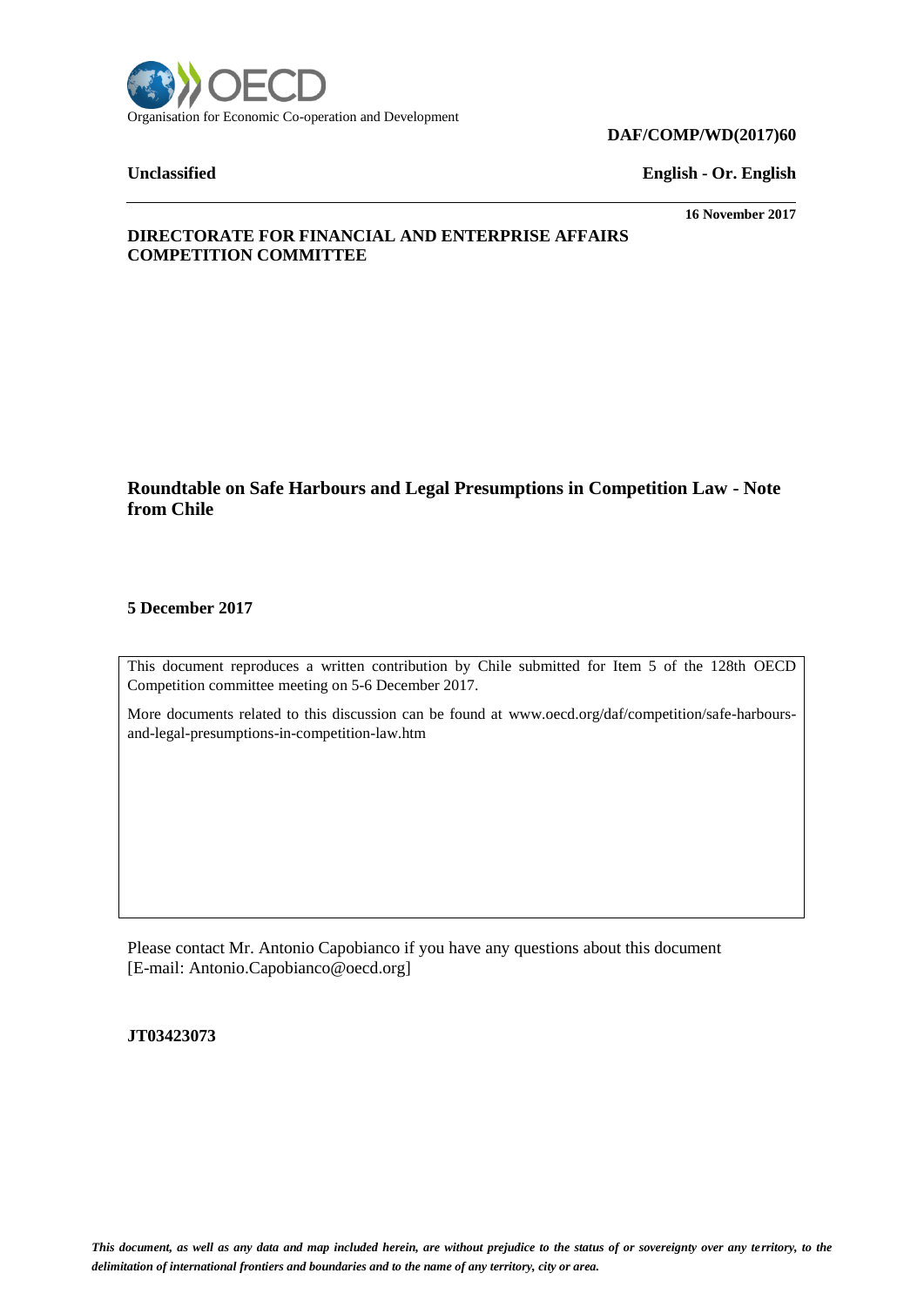# *Chile – FNE*

#### **1. Mergers**

1. Mergers analysis has gone through substantive changes in the past year in Chile. A large reform was approved in 2016 (Law 20.945) which included, amongst other topics, the introduction of a new mandatory merger notification system in charge of the Fiscalía Nacional Económica (or "FNE").

2. Considering the above, the new law on merger analysis relies on certain safe harbors and presumptions, which vary from substantial to procedural. In line with the development of the subject in other countries<sup>1</sup>, most of these are rebuttable and allow the enforcement authority to analyze the transaction or gather more information when needed, even if the conditions for the presumptions apply.

3. The following are the hypothesis that Chilean law includes regarding safe harbors and presumptions.

#### **1.1. Thresholds for merger analysis**

4. Merger control in Chile is mandatory only for transactions that overcome the thresholds established in Resolution  $N^{\circ}667$  (06.24.2016), as stated by the Competition Law (or "DL 211")<sup>2</sup>. According to it, prospective merging firms must notify the authority only if:

- Their summed sales are equal or higher to USD 77.7 million approximately during the last commercial exercise.
- Sales of at least two of the prospecting merger agents separately have reached amounts equal or higher than USD 12 million approximately, in the last commercial exercise in Chile.

5. Considering the above, it could be argued that the law presumes that smaller transactions will not arise any competition concerns and hence, frees agents from notifying. Nevertheless, it should be noted that such presumption may be rebutted and the FNE may open ex-officio an investigation even when the thresholds are not met.

6. The FNE has published a soft law guide ("Practical Guide Towards the Application of Thresholds to Merger Notifications") that is aimed to help agents calculate and determine if they have to notify or not. Prospective merging agents also have the prenotification stage to discuss the issue.

<sup>1</sup> Lindesy M. Edwards; Joshua D. Wright, The death of antitrust safe harbors: causes and consequences, 23 Geo. Mason L. Rev. 1205-1250 (2016).

 $^{2}$  Article 48.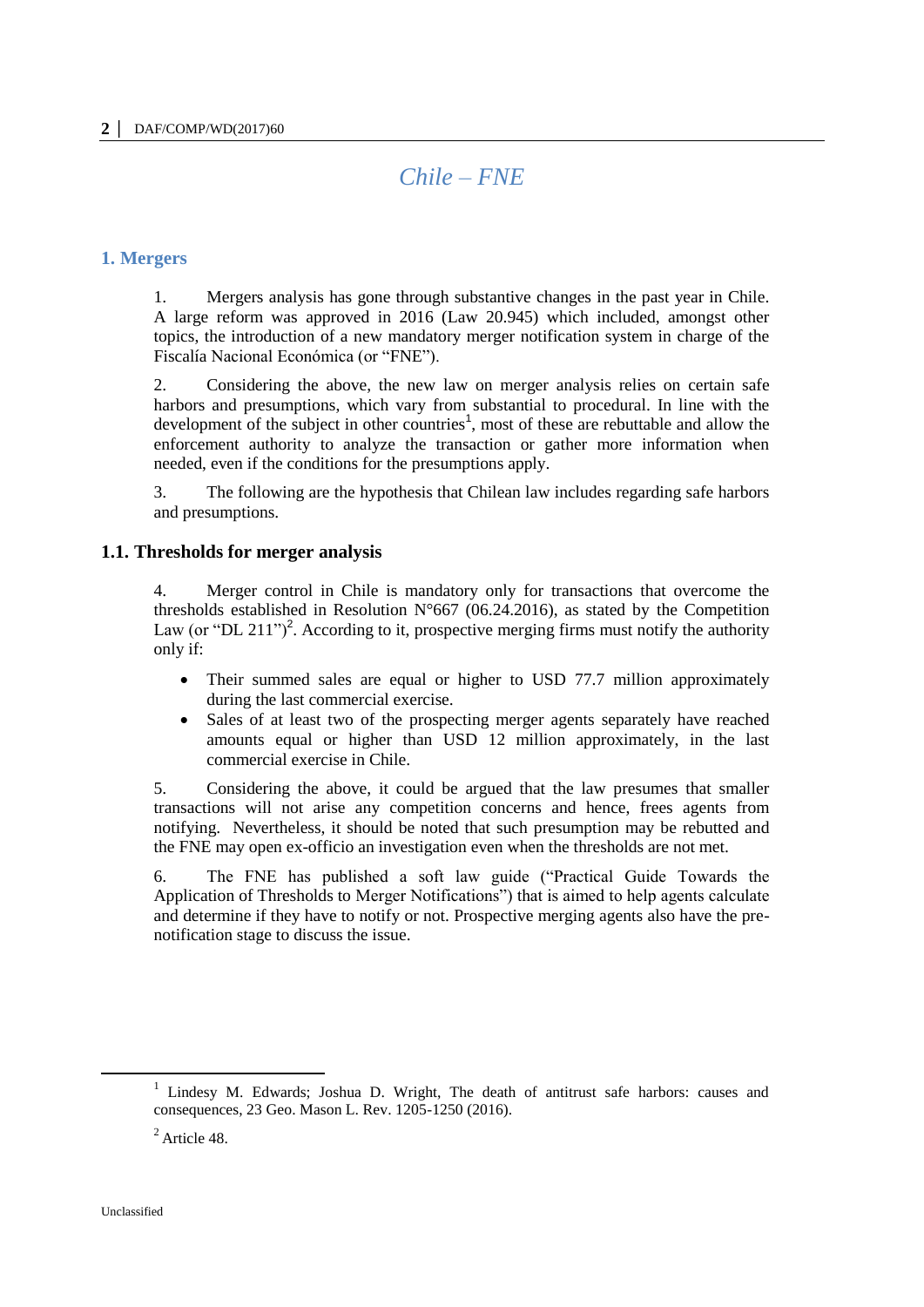#### **1.2. Substantial presumption**

7. Once parties or the authority establishes that the transaction does overcome the thresholds, firms have two procedural options to notify: general or simplified form (this is an equivalent, for example, to a "short form" of the European Union).

8. Simplified form applies when transactions meet the following criteria:

- There is an overlap between parties or their business group in relevant markets;
- The limited market share is unlikely to raise competition concerns
- In some merger hypothesis<sup>3</sup>, the increment ('delta') of the Herfindahl-Hirschman Index ('HHI') resulting from the concentration is below 150 and the parties or their business group combined market share is below 50%.

9. Given and proven these assumptions, prospective notifying agents are obliged only to a reduced amount of information regarding the transaction in comparison to the general form.

10. In other words, the law presumes that when these criterions are met, a merger has less potential to raise competition concerns, thus allowing parties to present less information to the authority.

11. The burden of proof lies on the parties. They have to present sufficient information so that the authority is convinced the transaction meets the criterions for the simplified procedure to apply.

12. Nevertheless, the FNE is empowered to request parties to notify using the general form when:

- The relevant market is difficult to define.
- A party is a new or potential competitor or owns an invention patent.
- A proper calculation of market share is not possible.
- Markets involved have high entry barriers, are highly concentrated or have known competition problems.
- At least two agents taking part of the operation have presence in narrowly linked markets.
- The transaction may raise coordination risks.
- The notification presented under simplified procedure had false, incorrect or hidden information.

13. In these cases, the FNE can rebut the presumption, and parties have to present all information required under the general form procedure.

14. A recent notification presented before the FNE exemplifies one of the criterion mentioned above.

 $\overline{a}$ 

 $3$  Those contemplated in article 47 letters a), b) and d).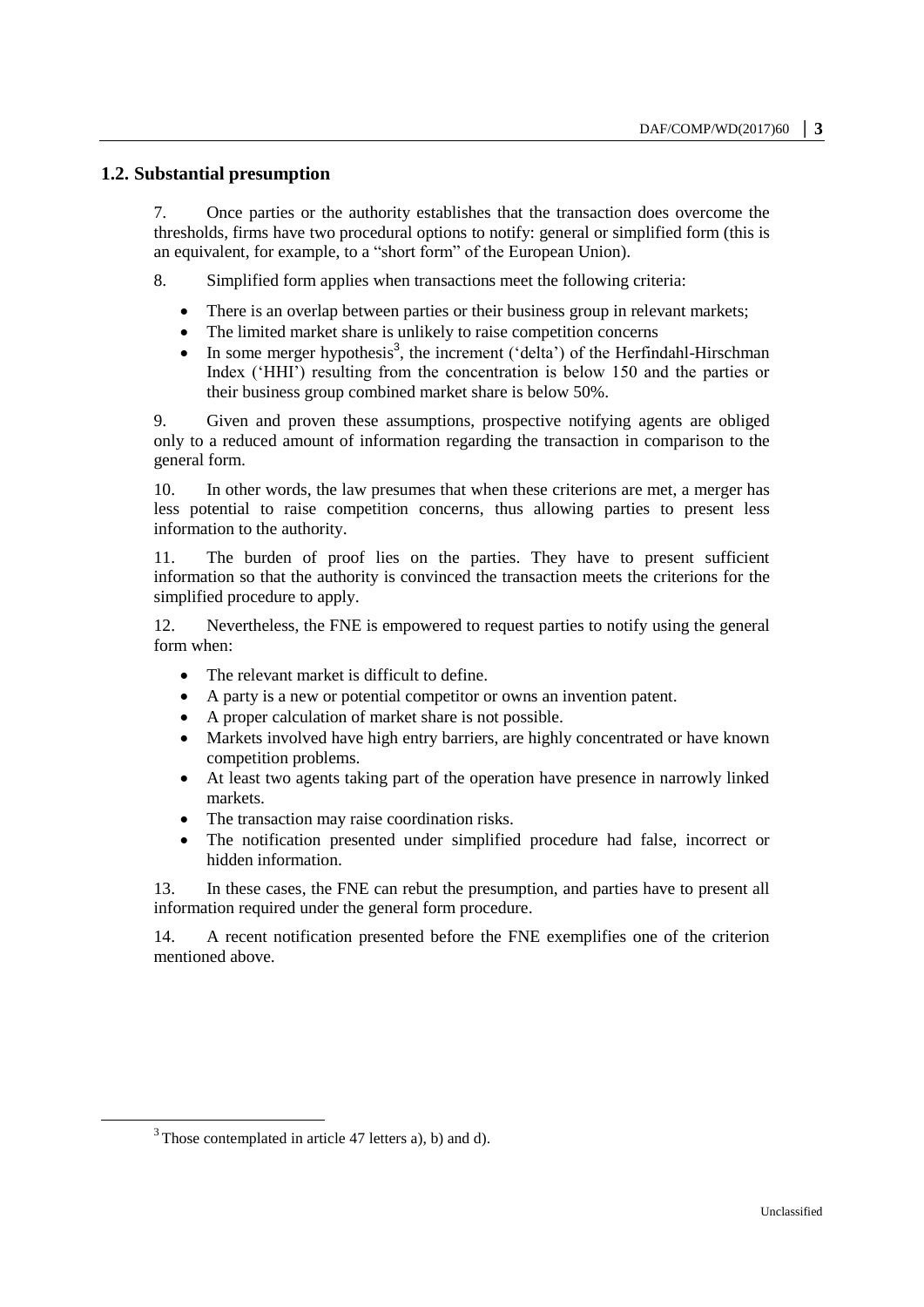#### **Box 1**

In merger notification Rol FNE F-94-1, "Acquisition of Enjoy S.A. by Entretenciones Consolidadas SpA" <sup>4</sup> , parties presented a simplified notification due the lack of overlaps between them. The FNE sustained the same reason to authorize the transaction, without needing an in depth analysis arguing that:*"(…) it is not possible to identify any relevant horizontal overlaps and vertical or conglomerate links concerning competition analysis (…). EC, as mentioned, is an investment vehicle with no activities in Chile, and (…) The Operation does not yield any integration or concentration relevant concerning competition. Thus this Division has achieved the conviction that the Operation is not suitable to substantially reduce competition"*.

#### **1.3. Procedural presumptions**

15. Article 54 and 57 of the DL 211 states that if the time limit the Fiscal Nacional Económico has to take a decision regarding a merger (approval, prohibition or approval with remedies) elapses, it is understood that the transaction is approved, in the terms the notifying parties have presented it, including remedies.

16. The law presumes the authorization if authority is silent, meaning the transaction does not raise competition concerns and, when appropriate, remedies are sufficient.

#### **1.4. Substantial presumptions: "Merger Analysis Guide"**

17. The "merger analysis guide" was a guideline issued by the FNE before the mandatory merger notification regime existed. Even though this Guide is now not completely valid because of the new merger control process (i.e., the procedures are now in the law), it contains substantive criterions that the FNE can still use to decide whether to perform an in depth analysis or not.

18. The FNE presumes that transactions not overcoming certain HHI thresholds do not have an anticompetitive potential. Thus, the FNE dismisses an in depth analysis when:

- The HHI after the transaction is inferior to 1500;
- The HHI is between 1500 and 2500 (moderately concentrated market) and the delta between the HHI before and after the transaction is less than 200.
- The HHI is higher than 2500 (highly concentrated market) and the delta between before and after HHIs is less than 100.

19. Notwithstanding the above, if the thresholds are not surpassed, the FNE will analyze in depth a transaction when:

- A party involved in the transaction is a potential or new competitor, with a small market share that does not necessarily reflect his future market share.
- A party involved in the transaction is a "maverick" not reflected in market share.
- There are actual or recent coordination indicators.

 $\overline{a}$ 

<sup>&</sup>lt;sup>4</sup> Final Report available in [www.fne.gob.cl](http://www.fne.gob.cl/)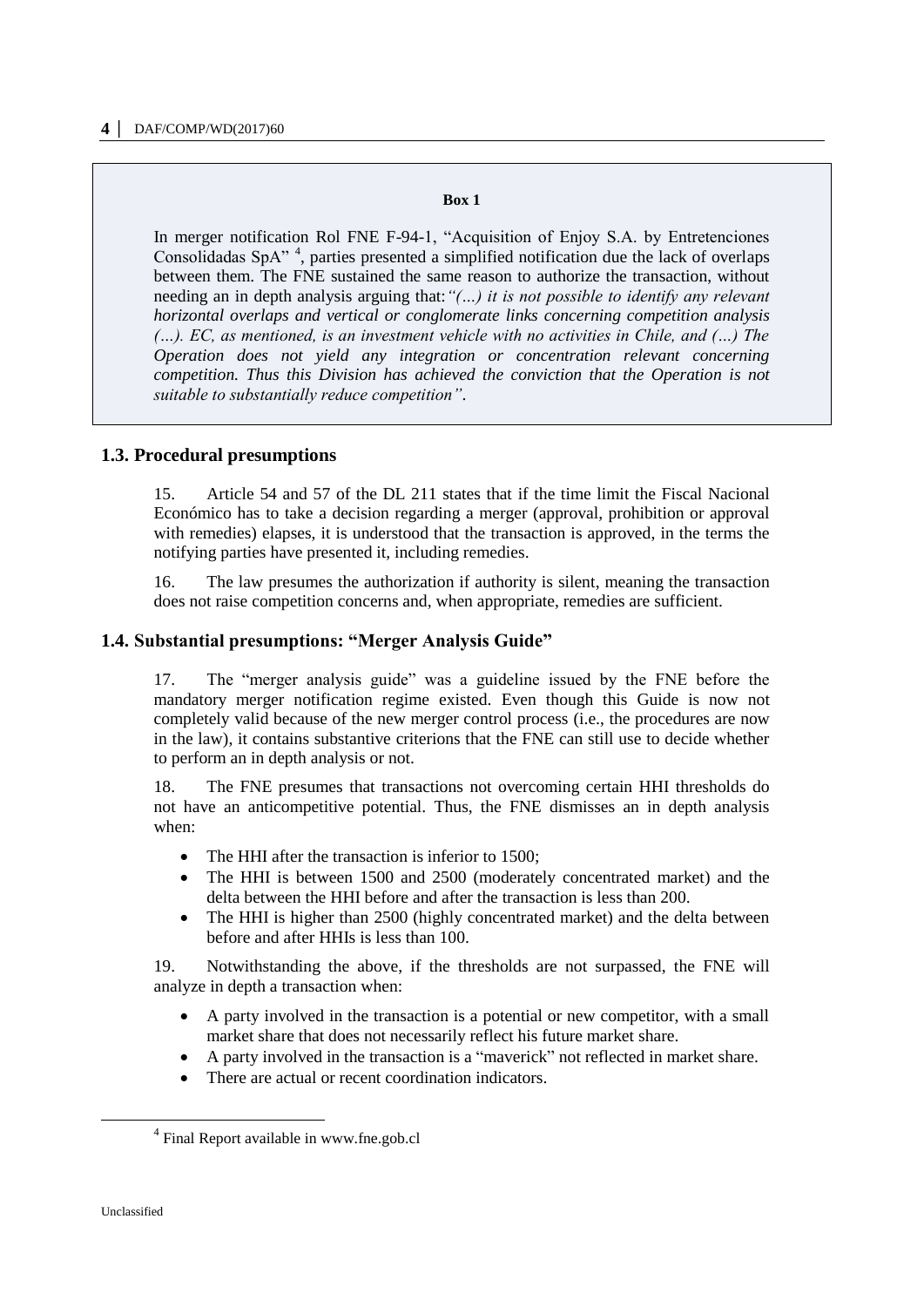#### **Box 2**

Merger Investigation Rol FNE F-66-2016, "Acquisition of Danone Chile S.A."<sup>5</sup>, exemplifies the application of this of law criterion by the FNE.

The investigation showed that the fluid milk market, after the acquisition, had HHIs of 1359 and 1678 in both geographic relevant markets identified respectively. On the other hand, the HHIs deltas were 325 and 55, respectively. In other products and geographic markets, the situation was very much alike.

As such, the FNE reached the conclusion that, because of the HHIs and their irrelevant variation, the transaction would not contravene DL 211, even though there were overlaps between products.

The same criteria applied in merger investigation Rol F61-2015, "Acquisition of SABMiller plc by Anheuser-Busch InBev SA NV". Here even though HHIs were high (5,680 and 5,724 in different transaction hypothesis), the FNE authorized the transaction because the deltas were 36 and 81, respectively.

#### **1.5. Thresholds for the notification of minority interests.**

20. Law No. 20,945 also added article 4 bis to DL 211, which refers to the duty to inform the FNE of the acquisition, by a company or an entity that is part of its business group, of a direct or indirect participation, in more than 10% of the capital of a competing company, at the latest 60 days after its completion.

21. The above applies when the acquiring company, or its business group, as appropriate, and the company whose share is acquired, each separately, has annual revenues from sales, services and other activities of the line that exceed 100,000 UF (approximately USD 4.2 million) in the last year calendar.

22. Regarding the notified acquisitions, the National Economic Prosecutor may instruct an investigation into such acts in order to check possible infractions of article 3 of DL 211, according to the general rules of anticompetitive illicit acts. It also has the power to supervise and request sanctions with respect to those acquisitions that were not duly notified or fall below the 10% threshold.

#### **2. Substantive illegality presumptions**

### **2.1. Cartels**

23. Recent modifications on cartel regulation established a *per se* rule for hard-core cartels (letter a) of article 3 of the DL 211). This means that, only an anti-competitive agreement among competitors - involving sell or purchase price fixing, limiting production, market share assignments or bid ringing- should be demonstrated before the Tribunal. Thus, in these cases, there is no need to demonstrate that the cartel confers a dominant position or the negative effects produced in the market. In this sense, it could be

<sup>&</sup>lt;sup>5</sup> Final report available in [www.fne.gob.cl.](http://www.fne.gob.cl/) The case was analyzed according to the old nonmandatory merger control system.